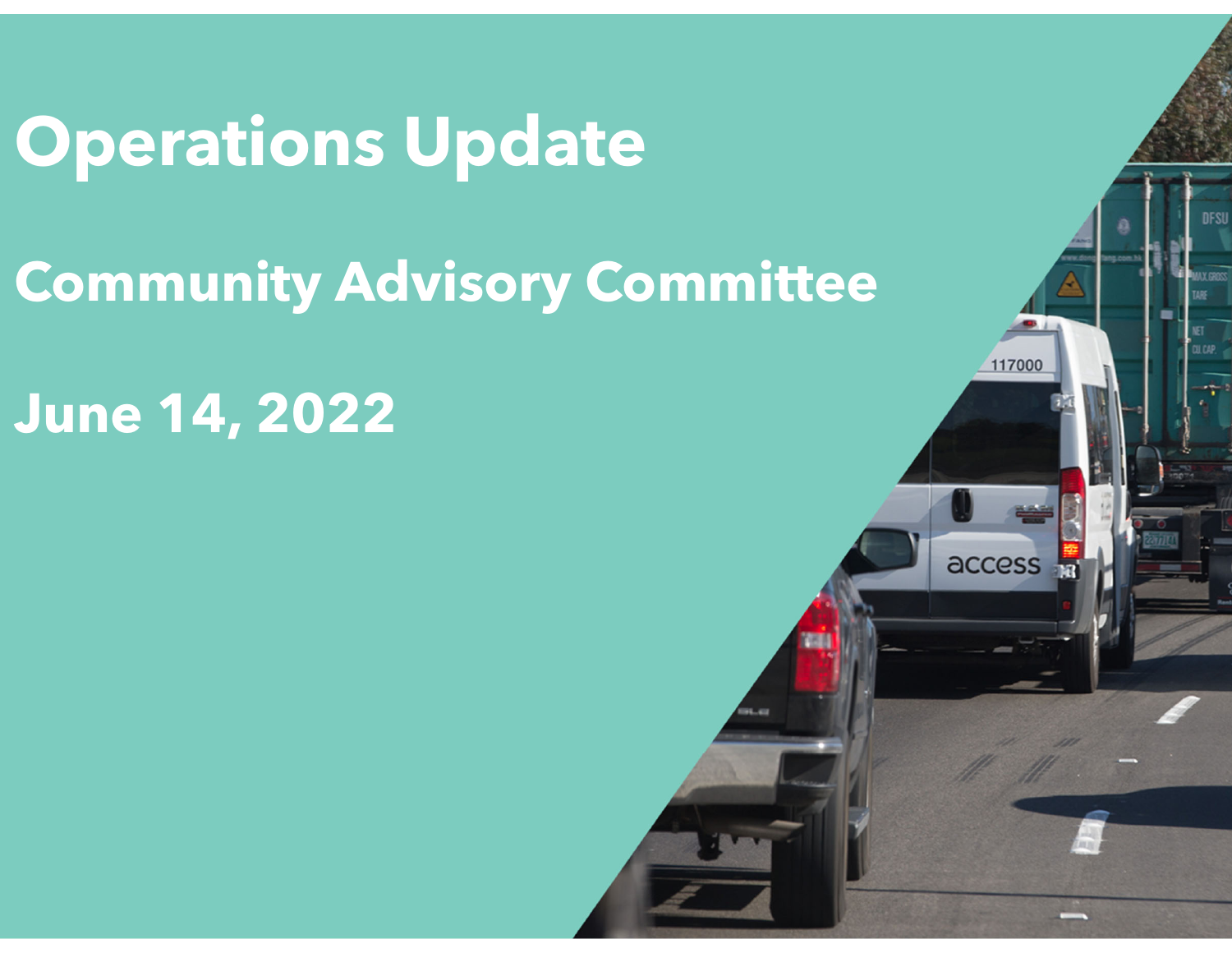## **Statistics**

|                                   | 21-Apr  | 22-Apr  | <b>FY22</b> |
|-----------------------------------|---------|---------|-------------|
| <b>Vehicle Trips Completed</b>    | 166,679 | 215,300 | 1,903,250   |
| <b>Passenger Trips Completed</b>  | 209,615 | 273,714 | 2,415,553   |
| <b>Reservation Calls Answered</b> | 147,710 | 176,084 | 1,571,444   |
| <b>ETA Calls Answered</b>         | 38,585  | 48,841  | 411,865     |
| <b>WMR ETAs Requested</b>         | 188,988 | 298,958 | 2,409,191   |

#### access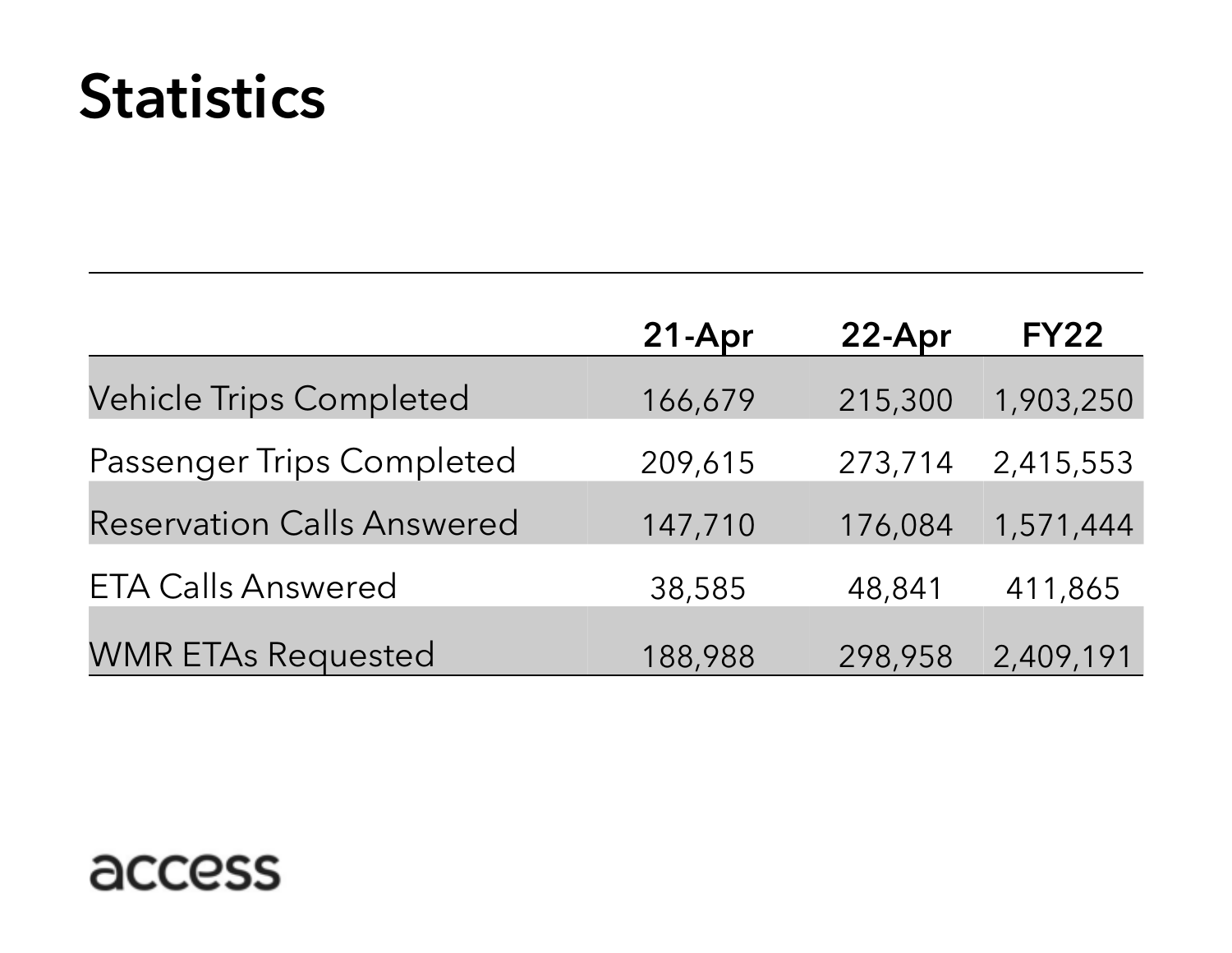# Performance Report Card

| Key Performance Indicator               | <b>Standard</b> | Apr-22           | <b>FY22</b> |
|-----------------------------------------|-----------------|------------------|-------------|
| On Time Performance                     | $\ge 91\%$      | 87.0%            | 90.2%       |
| <b>Excessively Late Trips</b>           | $\leq 0.10\%$   | 0.22%            | 0.11%       |
| <b>Excessively Long Trips</b>           | $\leq 5\%$      | 4.0%             | 3.4%        |
| <b>Missed Trips</b>                     | $\leq 0.75\%$   | 0.77%            | 0.54%       |
| Denials                                 | $\leq 0$        | $\left( \right)$ | 6           |
| Access to Work On Time Performance      | $\geq 94\%$     | 93.5%            | 95.9%       |
| <b>Average Hold Time (Reservations)</b> | $\leq 120$      | 91               | 62          |
| Calls On Hold > 5 Min (Reservations)    | $\leq 5\%$      | 5.7%             | 2.9%        |
| Calls On Hold > 5 Min (ETA)             | $\leq 10\%$     | 4.7%             | 2.5%        |
| Complaints Per 1,000 Trips              | $\leq 4.0$      | 3.3              | 3.1         |
| Preventable Incidents                   | $\leq 0.25$     | 0.07             | 0.19        |
| <b>Preventable Collisions</b>           | $\leq 0.75$     | 0.91             | 0.75        |
| <b>Miles Between Road Calls</b>         | $\geq 25,000$   | 44,360           | 59,455      |

#### access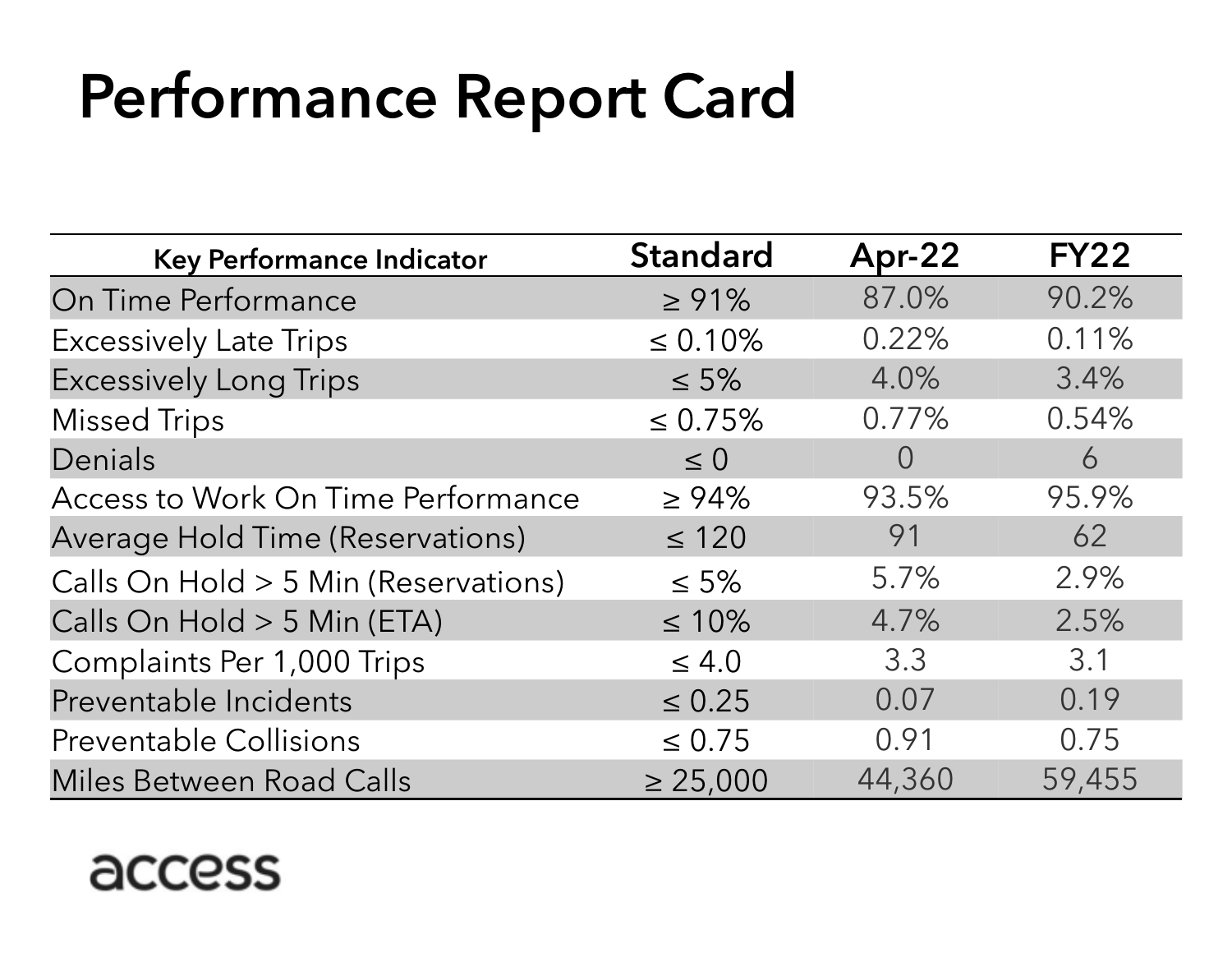## Lost & Found Improvements

| access              |                            |  |
|---------------------|----------------------------|--|
|                     | <b>LOST AND FOUND ITEM</b> |  |
| <b>Date Found</b>   |                            |  |
| $\frac{5/27}{22}$   |                            |  |
| Access Rider        |                            |  |
| Rider ID            |                            |  |
| 1234567             |                            |  |
| Found by            |                            |  |
|                     | Alex Chrisman              |  |
| Picked up by        | Access Rider               |  |
| Rider Signature     |                            |  |
| , Re                |                            |  |
| Date Returned       |                            |  |
| 6/10/22             |                            |  |
| Description of Item |                            |  |
|                     | Purse; black,              |  |
|                     |                            |  |
|                     |                            |  |
|                     |                            |  |
|                     |                            |  |
|                     |                            |  |

- New L&F Procedures implemented in May
- Tags and logs will be used to track lost items
- Drivers expected to check vehicle as rider exits
- Hours to retrieve items expanded to seven days a week, 8a-5p
- Critical items should be delivered by contractor, instead of rider needing to retrieve them.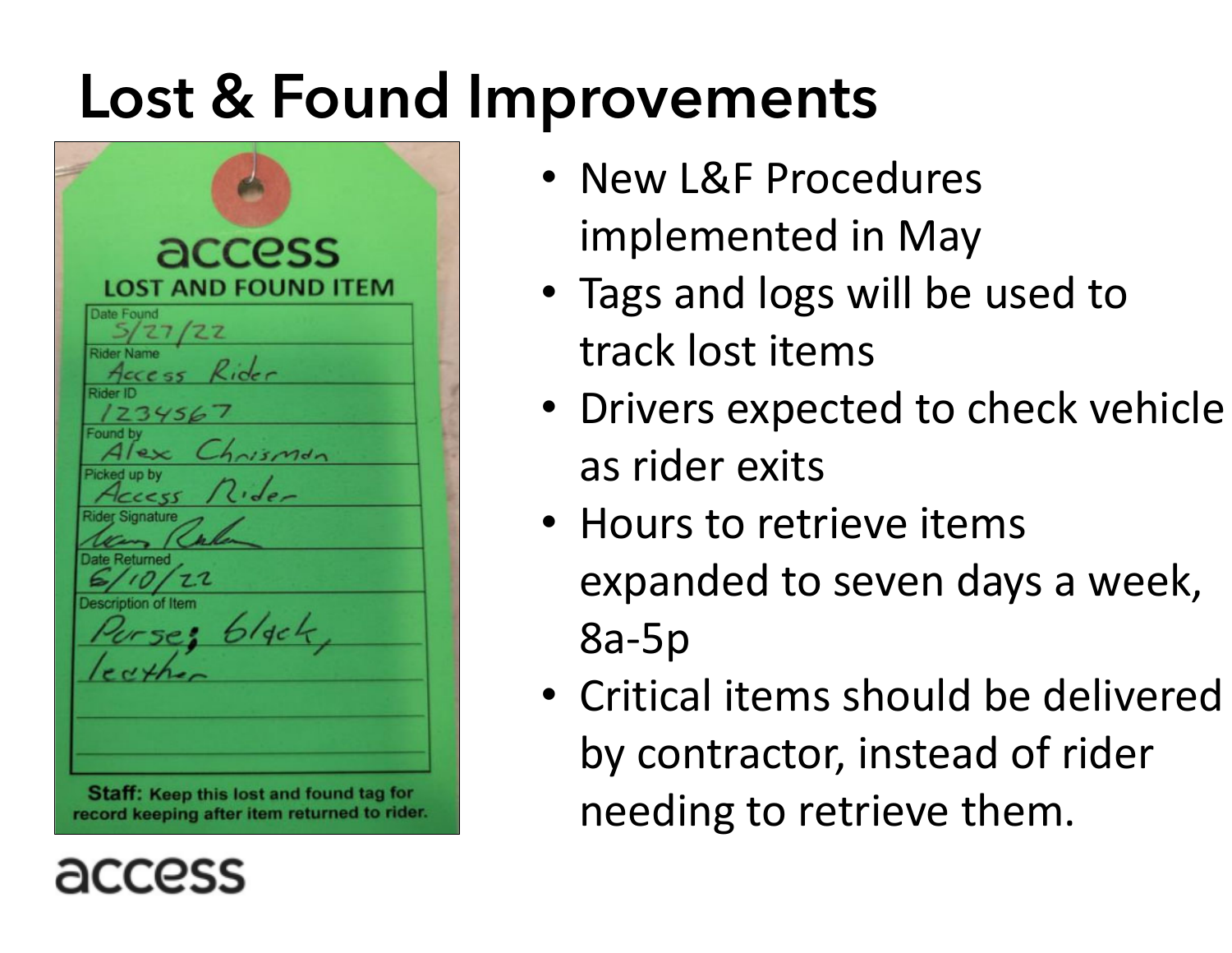# **Highlights**



- New Access stand installed at Long Beach Airport
- First Transit transition continues to go smoothly in the Antelope Valley
- Vicente Pena joined the Operations Department as a Project Administrator

#### access